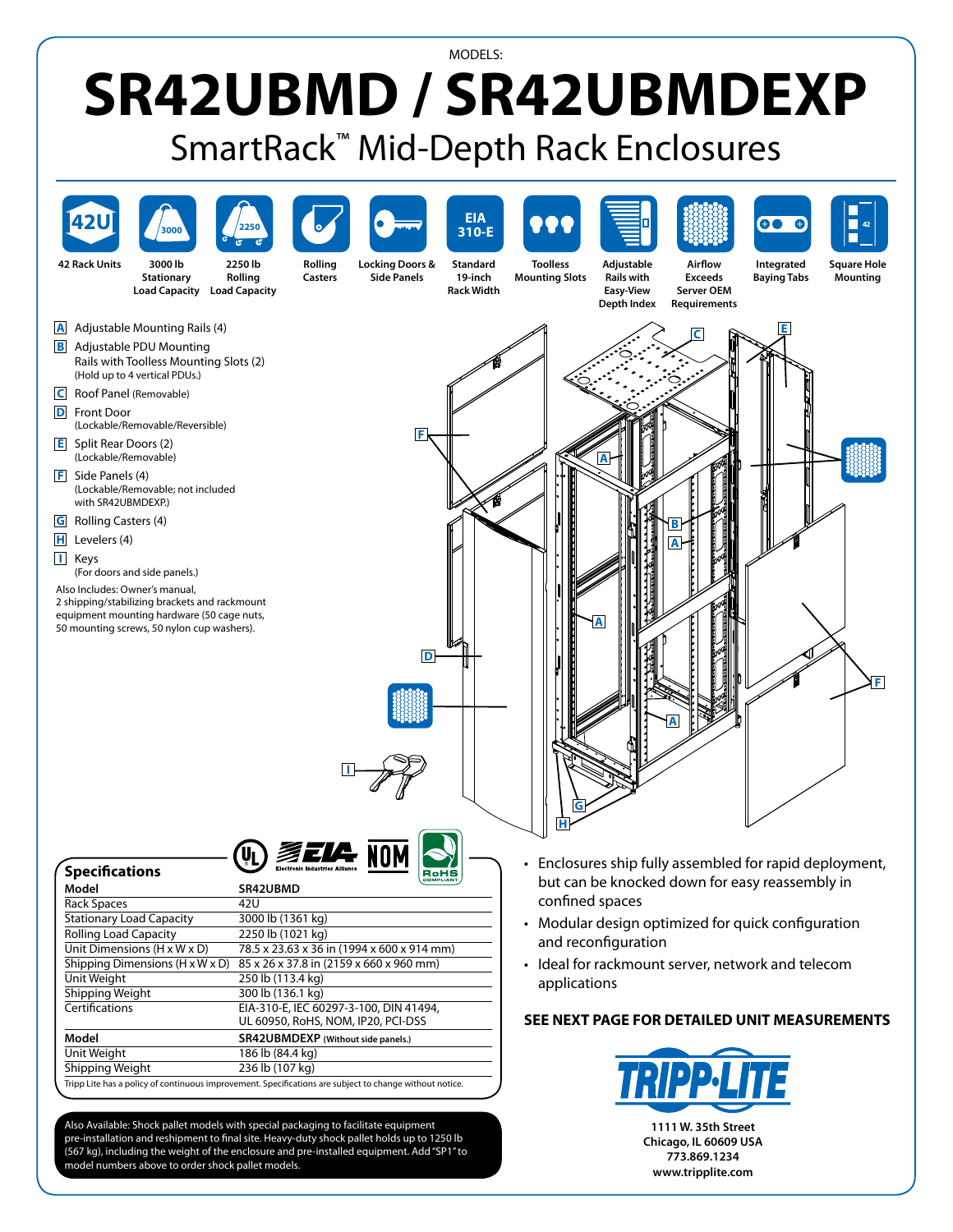



Dimensions: [mm] INCHES

Tripp Lite has a policy of continuous improvement. Specifications are subject to change without notice.